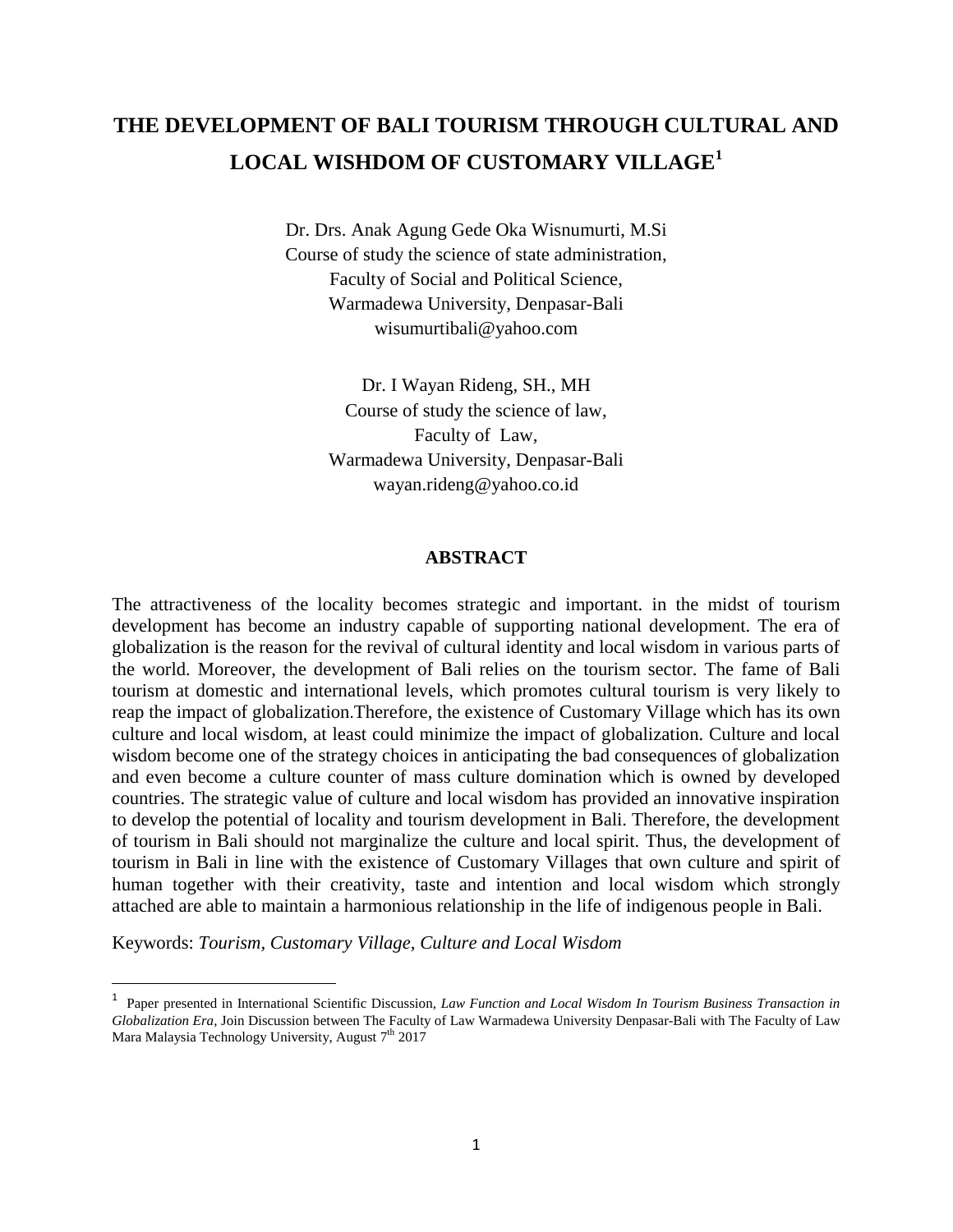#### A. **Introduction**

The development of tourism recentlyhas become agrowing industry which grows rapidly today. The existence of tourism development today is considered increasingly important to support national development. Various countries develop tour packages in an effort to increase foreign exchange. Indonesia, which has various advantages in the field of tourism, alsodoes not want to be left behind compared with other countries. Various patterns of policy and regulations in the form of legislation are formulated to support tourism programs. Even the promotion of tourist visiting every year to Indonesia is introduced intensively to various countries.

For mostfamous tourist areas, the island of Bali is one of tourist destination that is well known among tourists, both domestic and foreign countries. Among tourists, this tourist area is known for various slogans of Bali's tourism exotic (Pitana and Gayatri, 2005: 48). It has a unique, exotic, and amazing panorama. So it is not surprising that the island of Bali is awarded as the best tourist spot in the world. Even the leaders and world leaders, such as; King of Saudi Arabia with the royal family, Barack Obama, the former President of the United States and Malaysian Prime Minister who include his family members to have vacation in Bali.

The major potential of tourism and the interest of tourist to visit Indonesia, including Bali had encouraged the government and local governments to improve the facilities and infrastructure of tourism management. Various policy and regulation packages have been formulated and enforced to be applied as reference in conducting of tourism. So that the wealth of natural resources and the various cultures which Indonesia has needs to be protected and requires conservation efforts in order to become a tourist attraction that can attract the number of tourist to visit, both domestic and foreign countries.

The effort to accelerate the realization of the welfare of the community which is the responsibility of the government had been pursued through improving services, empowerment, and community participation and enhancement of regional competitiveness by taking into account the principles of democracy, equity, justice and privilege. Meanwhile, for the specificity of a region in the system of the Republic of Indonesia is given the widest authority in the region accompanied by the granting of the rights and obligations to organize regional autonomy in the unity of the system of state governance.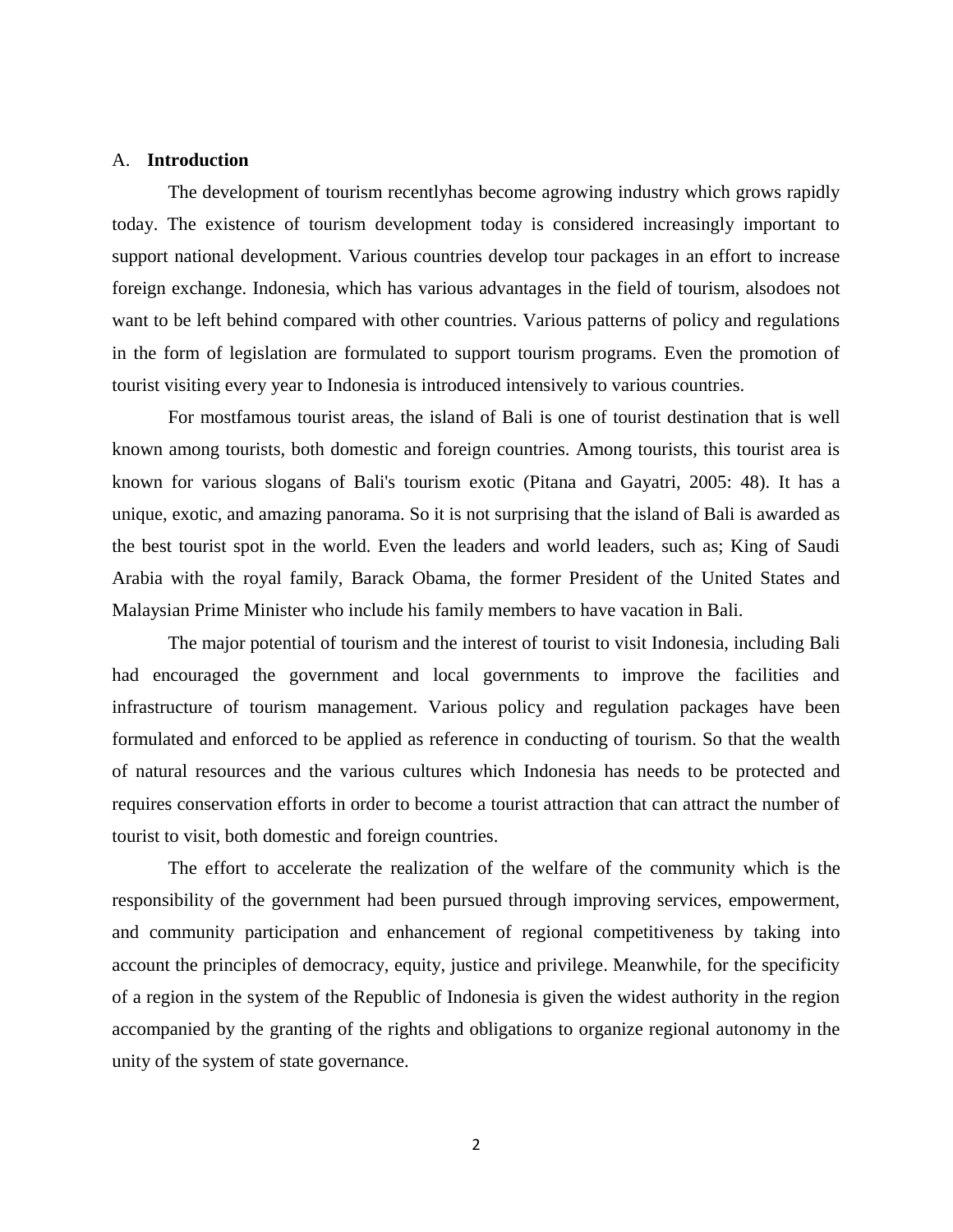Nowadays, the implementation of regional development that is carried out exhibits some progresses in various areas of community life. The result of various advances in community life has been achieved, however, in the dynamics of life and the rapid flow of globalization has implications to bring new impacts, challenges and problems. Regarding with this matter, it is required anticipation and strategic steps in overcoming it

The existence of Balinese culture is one part of the unified culture of the archipelago with a distinctive identity. That Identity is a physical knit, institutional, and local style, integrated with belief systems, community, and philosophy. Universal values, such as harmony, religion, appreciation of esthetics, solidarity, and balance are the hallmarks of Balinese culture supported by its Hindu-Buddhist population. The introduction of strong spiritual concepts makes Balinese culture unique and famous throughout the world.

Culture is part of Balinese life. Thus Balinese culture becomes the most dominant attraction in the development of Bali tourism. These conditions can be realized because the people of Bali always introduce, utilize, preserve, and improve the quality of tourist objects and attractions, maintaining the norms and values of culture, religion, and nature of Bali. Therefore, the island of Bali is always identical with the culture of customary funds owned by the community. One of the main buffers of Balinese culture, that is Customary Village, formerly called custom village which is customary law society.

The legitimacy of the Customary Village isjuridicallyrecognized pursuant to the constitution, formulated based on Article 18 B Paragraph (2) of the 1945 Constitution of the Unitary State of the Republic of Indonesia which states;

"States recognize and respect customary law community units and their traditional rights as long as they are alive and in accordance with the development of society and the principle of the Unitary State of the Republic of Indonesia, which regulated in act"

In this regard, the existence of Customary Village and its traditional rights are recognized and respected by the state, such as creating customary law (*awig-awig*), organizing self-government and solving legal problems that occur in its territory, in the form of disputes and customary violations (Sudantra, 2008 : 18). On the other hand, according to Provincial Regulation No. 3 of 2001 on Customary Village, it is mentioned :

 ""The Customary Village is a unit of customary law community in Bali Province which has a unity of tradition and manners of social life of Hindu people hereditary in the bonds of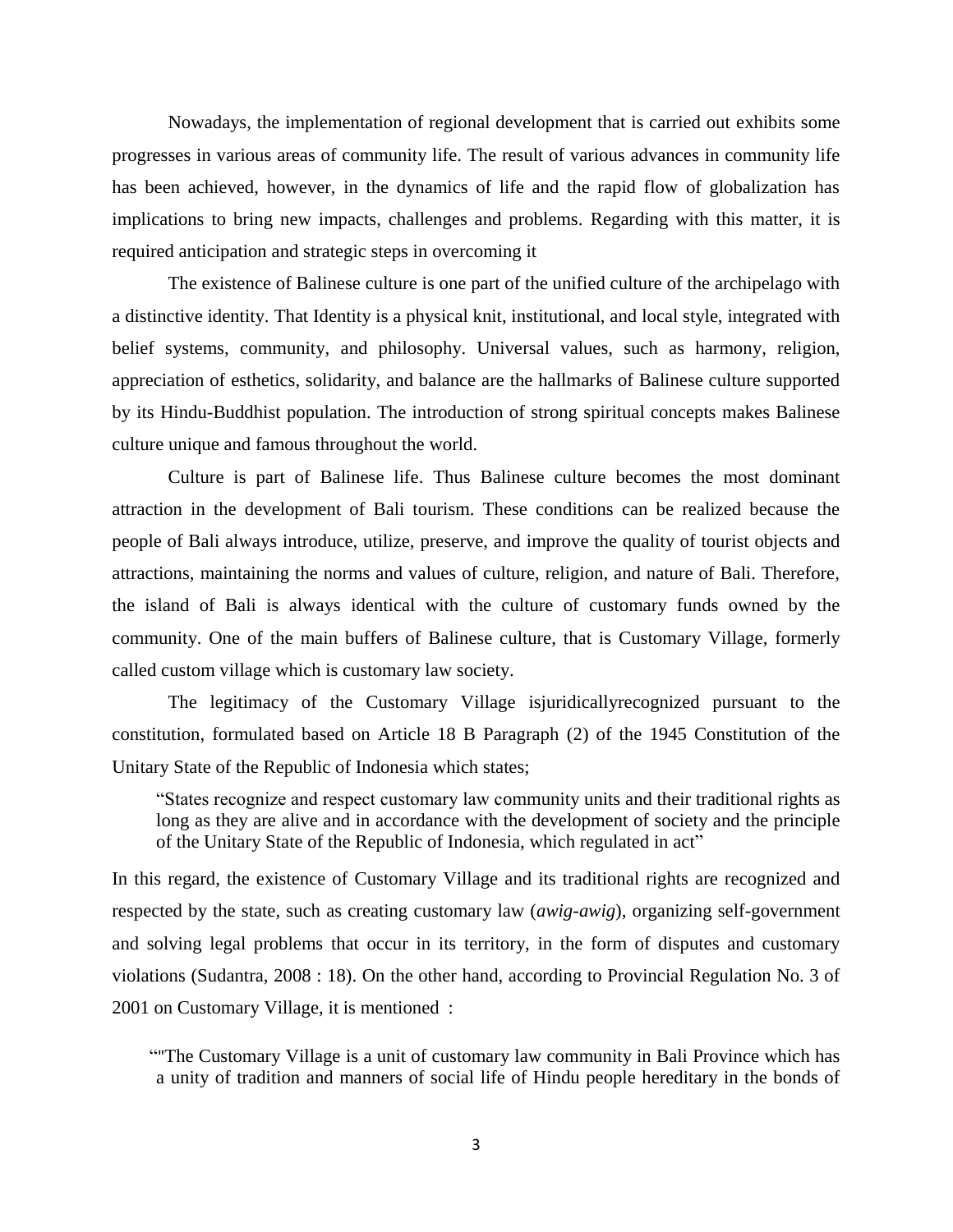three principles temple of the villagerswhich has certain territory and their own property and have the right to take care of their own household".

Based on the definition, essentially Customary Village has 2 (two) functions, namely the function of culture and economy. The function of culture means the function of maintenance and cultural development. While economic function is the function of maintenance and development of culture. In this connection is closely related to the management of propertyowned by Customary Villagethat includes the management of tourism which available in the environment.

#### **B. Customary Village in Bali**

In the Dutch colonial era, the regulation of indigenous and tribal peoples was established in Staatblaad 1996, No. 83 on IGO (InlandschaGementeOrdonantie Java en Madura), and Staatblaad 1938 Number 40 regarding IGOB (InlandschaGementeOrdonantieBuitenGewesten). Then it no longer applies to the issuance of Act Number 19 of 1965 on the Principles of Regional Government (Windia P Wayan, 2004: 46). Then in the implementation in Bali in terms of some terms that have a relationship with the existence of the Customary Village, namely: *sime (local rule), dresta (habituarulel), lekita, paswara, awig-awig (customary law), karaman, or krama and thani* (WayanSurpha, 2002: 51).

The history regarding to the kingdom that the emerging power of Majapahit kingdoms in Bali in the 14th century in which the villages in Bali were influenced. From this influence, then the village community system moves or evolves toward a more dynamic and meets the rules of the kingdom. So at first the villages in Bali began to make adjustments. But next, being colonized by the newly arrived ruler, the resistance was undertaken eventually but still can be solved.

Furthermore, the source of Customary Villageformation in Bali, one of which was found in the palm manuscript *MarkendyaPurana*. That matter is always associated with the formation of the Customary Village its existence in association with the three principle temples of the village.

Regarding the property owned by Customary Village called *druwe* or *druwen*(village belonging) (word *druwe*means own or wealth). Customary property of Customary Village can be in the form of material and immaterial (social religious) treasure. It shows the existence of religiousand communal characteristic. (Sirtha, 2008: 15). In relation to the existence of customary land, it is not private property though the customary land is utilized for living of the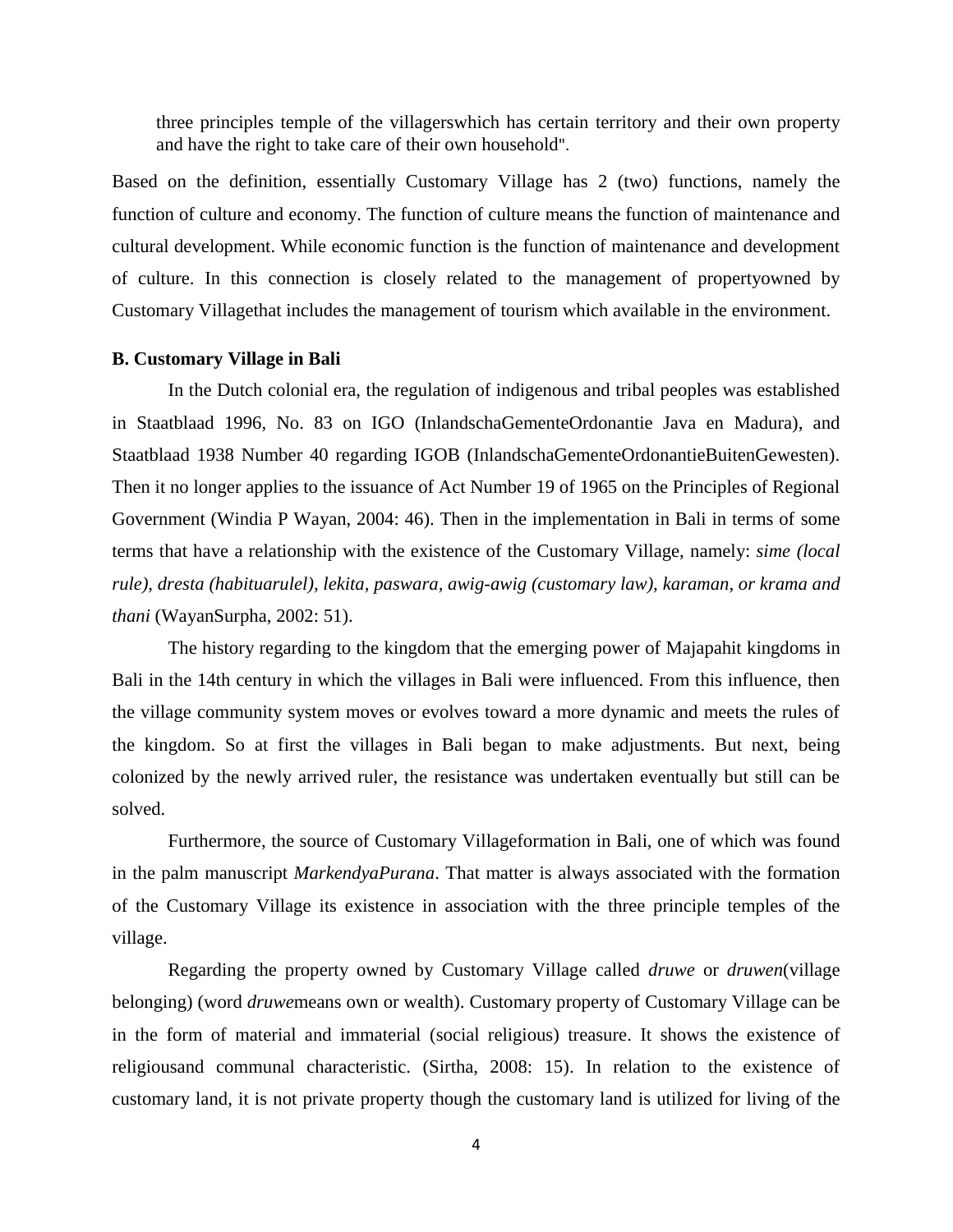society. Thus, the existence of customary land coincides with the emergence of communion or at least somewhat the existence of communion of customary land (Suasthawa Darmayuda, 2001: 27).

Then in relation to the Customary Village autonomy, is associated with the right to hold its own household. This is very different when associated with the issuance of Act No. 5 of 1979 on Village Governance as currently published Act No. 6 of 2014 on the Village. The intended provision, as defined in Article 1 number (4) of Regional Regulation of Bali Province Number 3 Year 2001 concerning Customary Village.

#### B. **Cultural Element and Local Wisdom**

The fast growth of communication and information technology recognized or not, has increased the flow of capital, investment, and service goods from one country to another. Especially from developed countries to developing countries in general. This infinite world era is known for globalization. It is not surprising that globalization is a form of imperialism in the new form is not entirely wrong. Thereforesooner or later, it will be inevitable by the development of globalization. Result of influence will certainly have a positive and negative impact. The increasing number of violence and terrorcaused by the perpetrators who are inspired by theinfluence of science and technology progress.Therefore, it is necessary to formulate anticipatory steps so that the impact can be minimized and even become culture counter against the dominance of mass culture owned by developed countries. If anticipation is not undertaken, it would have a big effect on the mindset and "culture" of our society.

The attractiveness of cultural elements and local wisdom as the basis for the development of a global culture can be detailed on the following grounds: a). the cultural strategy's perspective, with the increasing influence of globalization, has reduced national cultural values. Local culture has the potential and role as counter culture for the dominance of global culture that considered as the myth is inevitable (Fakih, 2003: 5). Local cultural treasures can be a source of local nurseries, as one source of critical attitude to globalization. It happens that in an increasingly homogeneous society the lifestyle of a society due to its moderation, the stronger the dependence of society on deeper values such as; Religion and art. While the outside world grows more and more homogeneous as a result of globalization, people increasingly appreciate the traditions that spring from within. The emergence of a new trend of lifestyle rooted in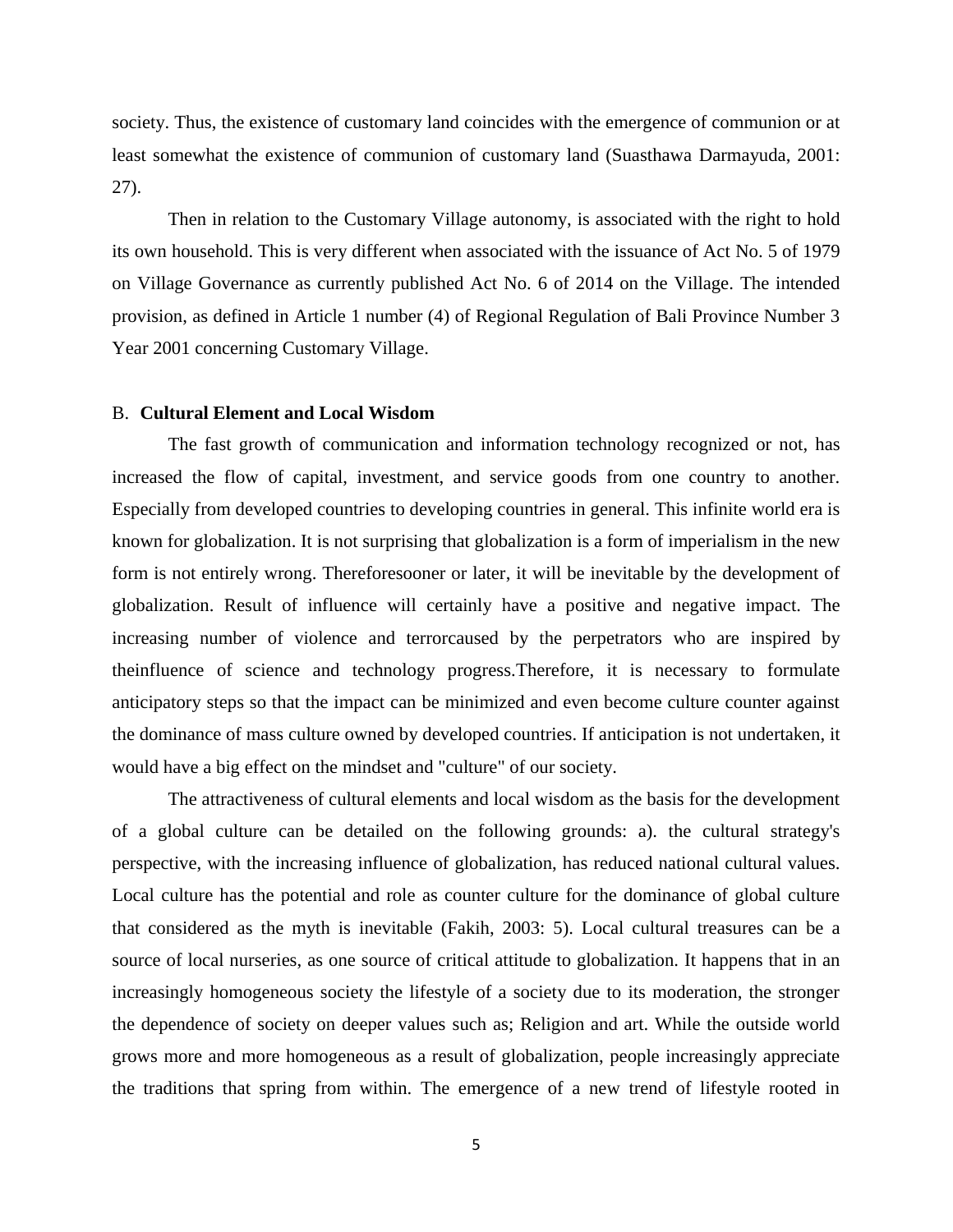traditional art is a positive indication of the rise of local values in people's lives. Traditional art that still survive until now and still maintained by the people of Bali has a very high cultural value.b).decentralized perspective or local autonomy, that the regions can explore, develop and preserve local cultures as social and cultural capital of local community development (Thoyibi, 2004: 15). Provincial Government of Bali in an effort to strengthen the culture and custom. In order to strengthen the implementation of Tri Hita Karana culture is the life philosophy of Balinese society which contains three elements that build balance and harmony of relationship between human with God, human with human, and human being with its environment which become the source of prosperity, peace, and happiness for human life. In an effort to support this expectation, the Bali Provincial Government issued the Regulation No. 2 of 2012 on Balinese Culture Tourism. In the provision, among others, regulate on Bali Cultural Tourism is the tourism of Bali is based on the Culture of Bali is imbued by the teachings of Hinduism and the philosophy of Tri Hita Karana as the main potential by using tourism as a vehicle for actualization, resulting in a dynamic interrelationship between tourism And cultures that make them grow synergistically, harmoniously and sustainably to provide prosperity to society, cultural and environmental sustainability. The concept of Tri Hita Karana is the Balinese philosophy of life which contains 3 (three) elements that build the balance and harmony of the relationship between man and God, man with man, and man with his environment which is the source of prosperity, peace, and happiness for human life.

Many potential owned by Customary Village in supporting tourism in Bali. Among others are ; First, the structure of the settled community pattern in rural areas based on the concept of Tri Hita Karana, so that displays its own distinctive and unique style in the system of community life in Bali. Secondly, according to the socio-religious character of society in Bali that the activities of Hindu religious ceremonies is realized in everyday life. Thirdly, Customary Village besides exudes Hindu Religion values, it is also a center for Balinese culture. Fourth, from the beginning the atmosphere of community life in the Customary Village is safe and peaceful.

The diversity that comes from customs, culture and religion in Balinese society can go hand in hand in harmony to form a local identity that inspires the life and interaction of fellow society that is in one region, namely the area of Customary Village. Nevertheless, the rise of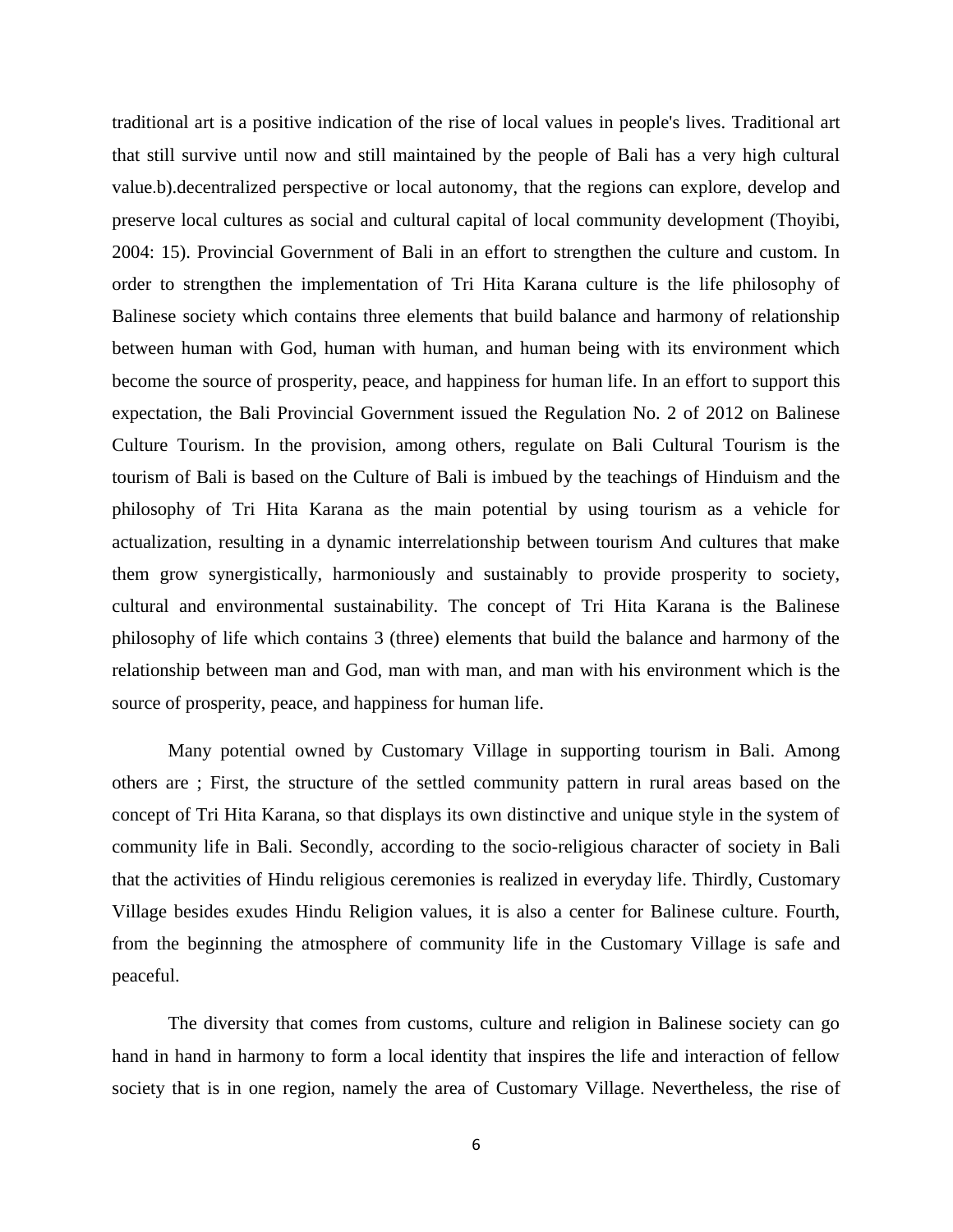local culture does not mean a complete comeback to past traditions and to the realities of the ever-changing realm. According to Gidden (2001: 34) what most are considered as tradition in the present, has passed the time by adjusting to new developments. This means that past cultures can be revitalized to strengthen the identity of a community or social group, even if the culture is no longer genuine as the culture is alive and understood in the past. Then it can also be interpreted that the development of knowledge and human experience of cultural support will be able to support the existence of a culture that gives beauty and noble (noble value) and reduce the values artificial or not so deep that there is a culture that appears artificial and will survive for a moment. Any natural tourist destination though often cannot maintain "authenticity", the place is due to change and new product addition in accordance with the efforts of the entrepreneurs who commercialize the tour thus destroying the value of noble (fair) and even the beauty of nature. Therefore it is necessary to think that the development of tourism does not change the authenticity of tourism objects and human behavior in it.

The concept of tourism developed in Bali not only pay attention on the basic philosophy that is used but it also means to promote cultural factors both as a tourist attraction and as a tourism business actor. In this case it is to give function to institutions that grow on the basis of Balinese culture.

#### **D. Conclusion.**

Some of the potential of Customary Village in which there is culture and local wisdom is very supportive in the development of tourism in Bali. Even become a potential strengthening tendency of tourism potential in the future. The rapid influence of globalization has not been able to undermine the strength of the Customary Village in maintaining the existence of a noble culture. Even the culture and local wisdom become one of cultural strategy choice to minimize the impact of globalization even become culture of domination of mass culture dominated by developed countries. Thus, the sustainability of Balinese tourism development always remains steady, in line with the existence of the Customary Village that can become a bulwark against the increasing influence of globalization that has reduced the values of national culture.

#### **REFERENCES**

Fakih, Mansor, 2003. *The collapses of the Development Theory and Globalization.*Yogjakarta :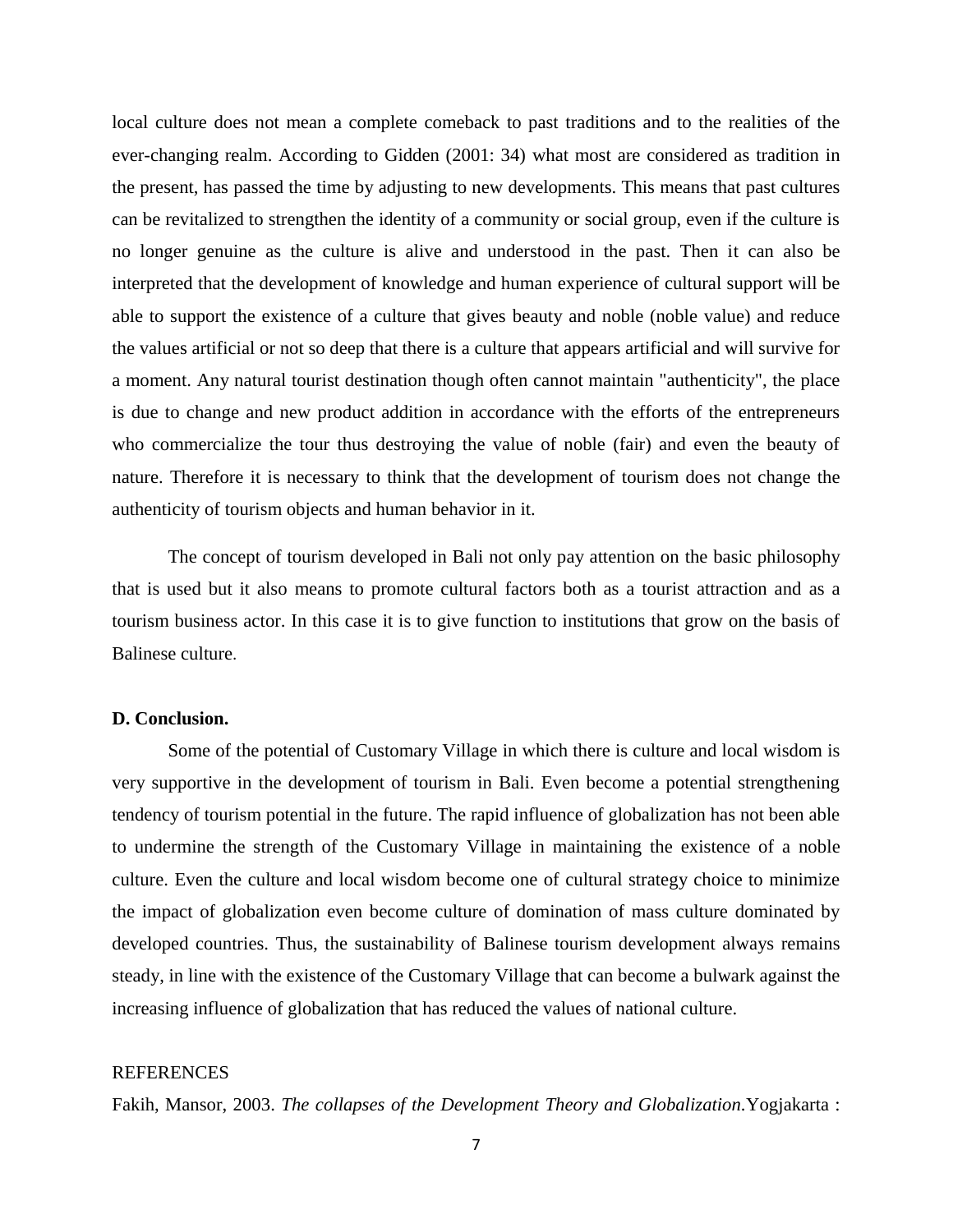PustakaPelajar.

- Gidden, Anthony, 2001. *Run Way Word; How Globalization Reform Our Lives*. Jakarta ;Gramedia.
- Pitana, I Gede dan Putu G. Gayatri, 2005. *Tourism Sociology*, Yogjakarta ; Andi Offset.
- Thoyibbi, Muhammad, 2003, *Sinergi Agama danBudayaLokal ;Dialiktika Muhammadiyah dan Seni Lokal*. Surakarta : MUP-UMS, PSB-PS UMS dan Majelis Tarjih dan PPI PP Muhammadiyah.
- Sirtha I Nyoman, 2008.*Legal Aspect in Customary Law Conflict in Bali*. Udayana University Press.
- Surpha I Wayan, 2012. *SeputarDesa Pakraman dan Adat Bali*, Pustaka Bali Post.
- Windia.P Wayan, 2004. *Danda Pecamil Catatan Populer Istilah Hukum Adat Bali*. Denpasar, UpadaSastra.
- Sudantra I Ketut, 2008. *Pengaturan Penduduk Pendatang Dalam Awig-Awig Desa Pakraman*, Denpasar, Paramida. Volume 4 Nomor 1 Juli.
- Suastawa Dharmayuda, 2001. *Desa Adat Kesatuan Mayarakat Hukum Adat Di Propinsi Bali, Denpasar*, Upada Sastra.

Act of Republik Indonesia Nomor 6 year 2014 on Village.

The Regulation of Bali Province Nomor 3 year 2001 on Customary Village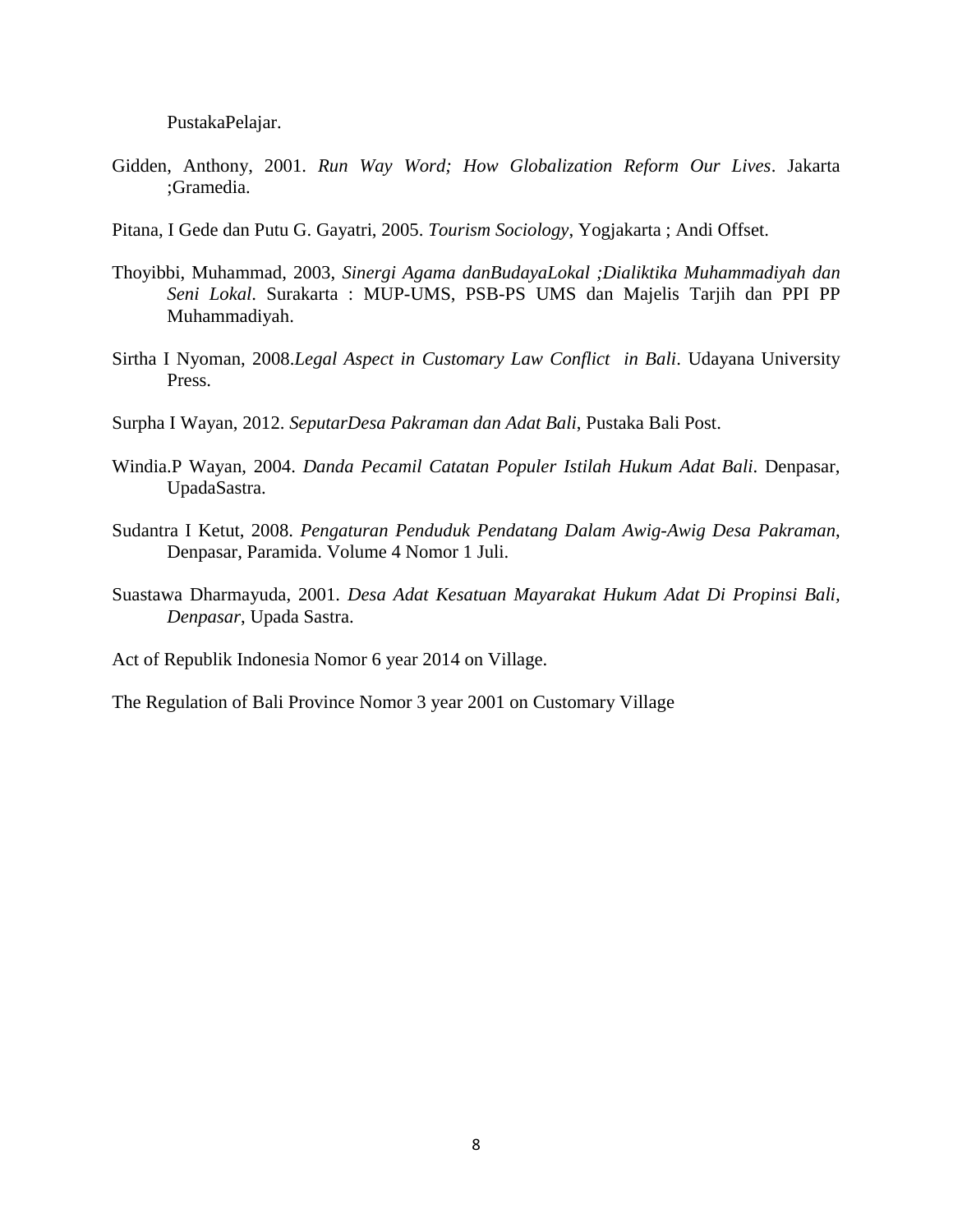# **THE DEVELOPMENT OF BALI TOURISM THROUGH CULTURAL AND LOCAL WISHDOM OF CUSTOMARY VILLAGE**



### **DR.I WAYAN RIDENG, SH,.MH DR.DRS. A.A. GEDE OKA WISNU MURTI, M Si.**

Presented in International Scientific Discussion, *Law Function and Local Wisdom In Tourism Business Transaction in Globalization Era*, Join Discussion between The Faculty of Law Warmadewa University Denpasar-Bali with The Faculty of Law Mara Malaysia Technology University, August  $7<sup>th</sup> 2017$